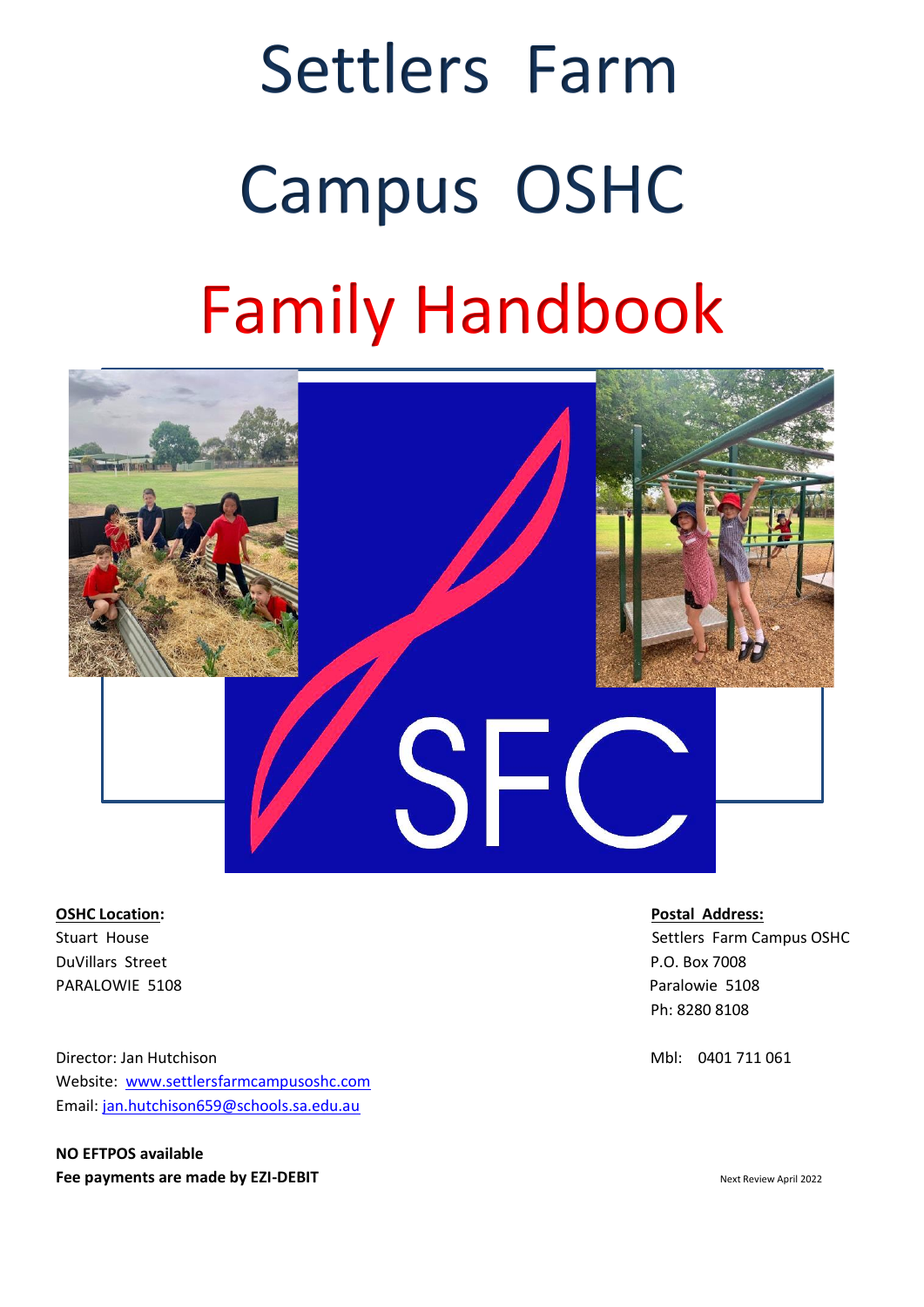Welcome to Settlers Farm Campus Out of School Hours Care or as we like to call it "OSHC".

We are a professional team of qualified educators who provide a quality, fun, safe, recreational child care program for the families of our community.

Care is provided outside of school hours, before and after school and during school holidays, for primary school children (R-7) although we do like to extend this service to our Kindergarten families where possible. Primarily we are a service designed for children at risk, and working / studying parents, however the benefits for families whom require care just for respite needs is enormous, for both the parents and the children. We encourage families to utilise our service for respite reasons; we operate under a priority of Access Policy which are set out in the Child Care Benefit (Eligibility of Child Care Services for Approval and Continued Approval) Determination 2000. Vacancy availability changes term to term, week to week therefore it is vital that parents keep their bookings up to date.

While attending this service, children take part in interesting and enjoyable, educational and recreational activities in a supervised, informal and safe environment. Activities include cooking, art and craft, games, sports, special visitors and excursions. We base the program on childrens interests, requests, skills and abilities and community celebrations/events. Our program provides children with the opportunity to enhance their individual development, skills and abilities and augment their self-esteem through the activities/ routines/experiences provided.

# *Children learn through play, as well as in educational programmes.*

Parents/caregiver, friends, relatives of families attending our service are encouraged to participate in our service in any of the following ways;

- Sharing their individual talents/skills/knowledge with the children eg coming in and cooking cultural food, playing a musical instrument, demonstrating carpentry skills and tool use, dance performance, art and craft, sewing, cultural activities and celebrations etc.
- Participation in excursions
- Volunteering on the Advisory Committee
- Joining in celebrations eg family nights, Christmas parties and end of term parties
- Surveys and feedback forms
- Activity suggestions
- Any other suggestions/ comments in the suggestion box

Please feel free to contact Sheree or myself if you have concerns or would like to make a suggestion.

Thankyou



**Jan Hutchison**

Director

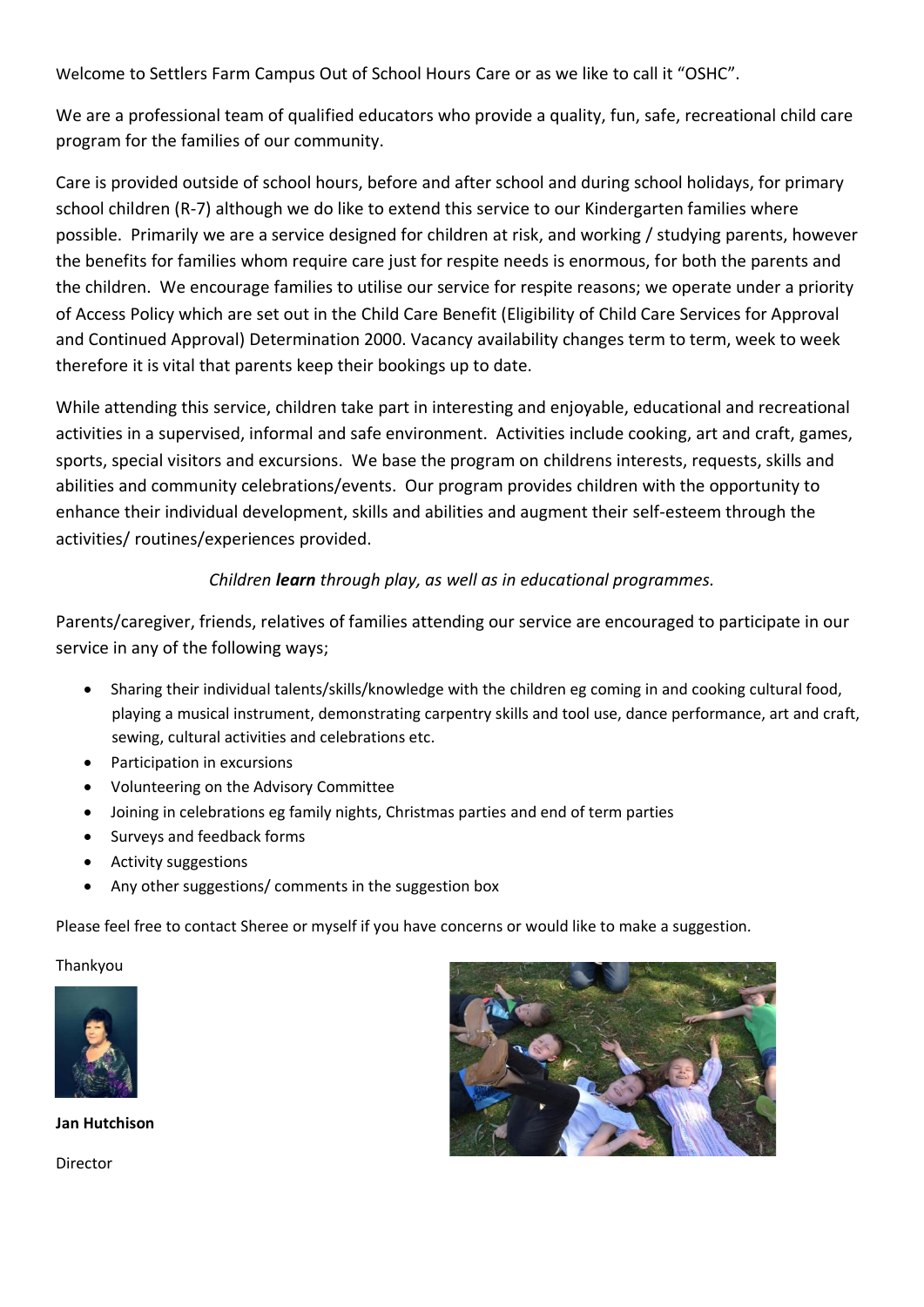#### **Jan Hutchison- Director**

I have worked in the OSHC industry since 1996 & I have been the Director of Settlers Farm OSHC since October 2000. In 1998 I completed the Cert 1V in Youth Work, and I completed the Diploma of Community Services OSHC in 2000. I am Nana to Matt, Denvyr, Jordin, Ryder, Xavier, Lucas & Izaac. My favourite spare time activity spending time with my grandchildren.



#### **Sheree Woods- Assistant Director**

I completed my Diploma in Children's Services in 2000. I have worked in childcare since 1994 and Settlers Farm OSHC since 1997. I absolutely love going on frequent holidays with our caravan stopping wherever we want. Our family enjoys caravanning at every opportunity and spending time together.



#### **Emma Wordsworth - Assistant Director**

I have completed my Diploma in OSHC and have been working at Settlers Farm since 2010. I spend my free time exploring parks and playgrounds with my husband Curtis, daughter Darcie and dog Lexi.



#### **Curtis Wordsworth- Qualified Educator**

**I** have been at Settlers Farm OSHC since 2014. I have my Diploma in OSHC. On weekends I am heavily involved in sport whether it be on the soccer or cricket field. I enjoy spending time with my wife Emma and daughter Darcie.



**Brooke Ashworth - Qualified Educator**

I am Studying a Bachelor of Early Education at UniSA. During my free time I love spending time with my sisters or going to the beachno matter the weather! I look forward to working with your family and getting to know your children.



#### **Emily Jackson – Qualified Educator**

I am currently studying a Bachelor of Primary Teaching at UNI SA. I enjoy dancing and have taken classes all my life and I also love going to the footy. I enjoy being around friends and family and look forward to working within oshc.



#### **Claudia Fowler– Qualified Educator**

Currently I'm in my fourth year of primary/middle teaching at UniSA. I'm specialising in English and PE. I would love to be a year 6/7 teacher when I'm qualified. I am also currently a SSO at Settlers Farm School



#### **Paloma Turton-Tiley – Qualified Educator**

Hi, I am currently working as a qualified educator at Settlers Farm Campus OSHC. I am in my final year of study for a Bachelor degree in Primary education with specialisations in performing arts and TESOL. Education and shaping the future generations is one of my biggest passions and I am provided the opportunity to explore this here at OSHC. When I'm not working I enjoy quality time with my friends and family, exploring different creative outlets such as dance and art, and love musical theatre.



#### **Bailey Hillard - Qualified Educator**

Hi, my name is Bailey and I am studying a Bachelor of Teaching (Secondary) with Bachelor of Science student at Adelaide University. I am interested in teaching year 11/12 chemistry and biology and enjoy science education to children/teenagers at any age. Outside of science teaching I have a passion for outdoor sports ranging from basketball to BMX. I hope to be able to assist in ensuring that our OSHC is a fun and stimulating environment for your children.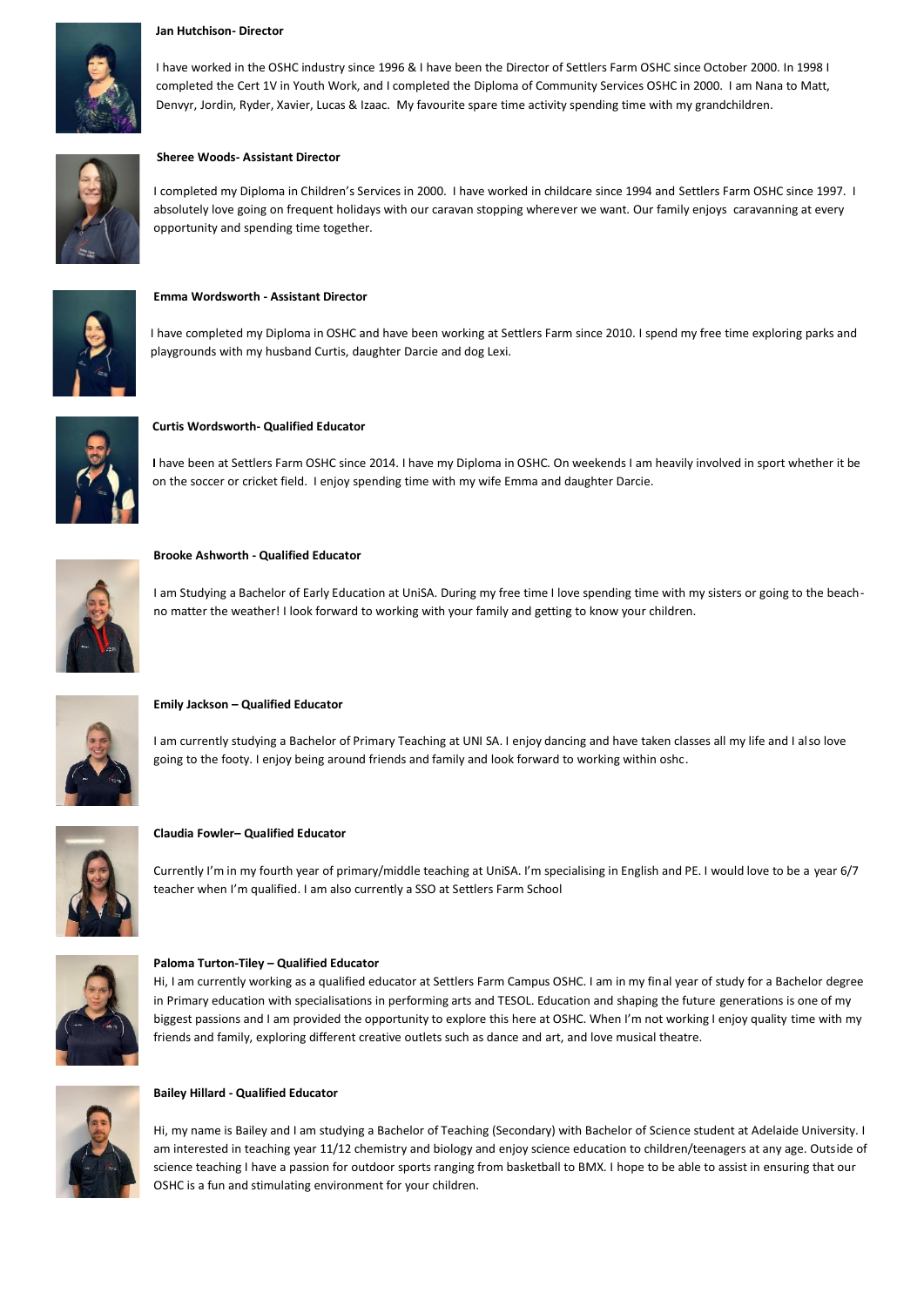#### **Eliza Aistrope – Qualified Educator**



A number of children know me as I did a work placement at the school while completing my SSO course in 2015. I also work part time as and SSO at Salisbury Nth Primary School. When not working I enjoy holidaying both overseas and around Australia with my family and friends. I am a positive, bubbly and fun spirited person. Feel free to say hello if you see me around OSHC anytime.

#### **Amy Hutchison – Qualified Educator**

I have worked in the industry for many years as an educator in OSHC and as a SSO at another school. I enjoy working at Settlers Farm OSHC during Vacation care and have 3 children attending this school. My family love spending time together, camping, going out on our boat we try to go most long weekends with friends and family.



#### **Chandler Dorsey**

I am currently studying a Bachelor of Human movement/ Masters in Secondary teaching at UniSA. I have a great passion in working with children, and excelling their full potential throughout their school years, helping them achieve their greatest outcomes possible. I have previously worked at AFL MAX, therefore already have great experience working with kids and thriving for enjoyment and great learner experiences.



#### **Janelle Coad**

I am currently studying a bachelor of primary education at UNISA. I enjoy playing netball and trying new restaurants. I am also very interested in travelling and would love to travel overseas as much as possible



#### **Jake Hearl**

I have recently finished my Masters of Teaching (secondary) degree specialising in English, History and Psychology. I have worked at Settlers OSHC since 2015. My hobbies include martial arts and drawing/painting. I have painted a few murals around the OSHC for the children and I love hearing their ideas for the next art project I can do.



#### **Zoe Brooks**

I am very excited to be part of the team at SFC OSHC. I am currently studying Education Support. In my free time I like to attend the gym and play netball. I look forward to meeting you all.



#### **Emily Papalia**

Hi my name is Emily and I've been with SFC OSHC since 2020. I have been dancing for 16 years and have just recently taken my dancing to the next level by studying a Certificate 1V in Elite Dance & Performance. When I'm not seen here at OSHC, you will find me either in the dance studio or teaching dance to young students.



#### **Bianca Davis**

I am currently studying at UniSA to become a secondary teacher, specialising in English, History and Outdoor Ed. I currently work at Settlers OSHC and two other jobs in the hospitality industry, which I love just as much. I can not wait to finish my degree so I can work with and guide more children.



#### **Caitlyn Quinlan**

I am currently studying a Bachelor of Primary Education (Honours) after graduating from a Diploma in Arts, while working part time as an OSHC educator and SSO for Settlers Farm Campus. I find it very rewarding to be able to work with children and help them grow within their learning and social skills. When I am not working, I enjoy travelling South Australia and taking my dog to the park.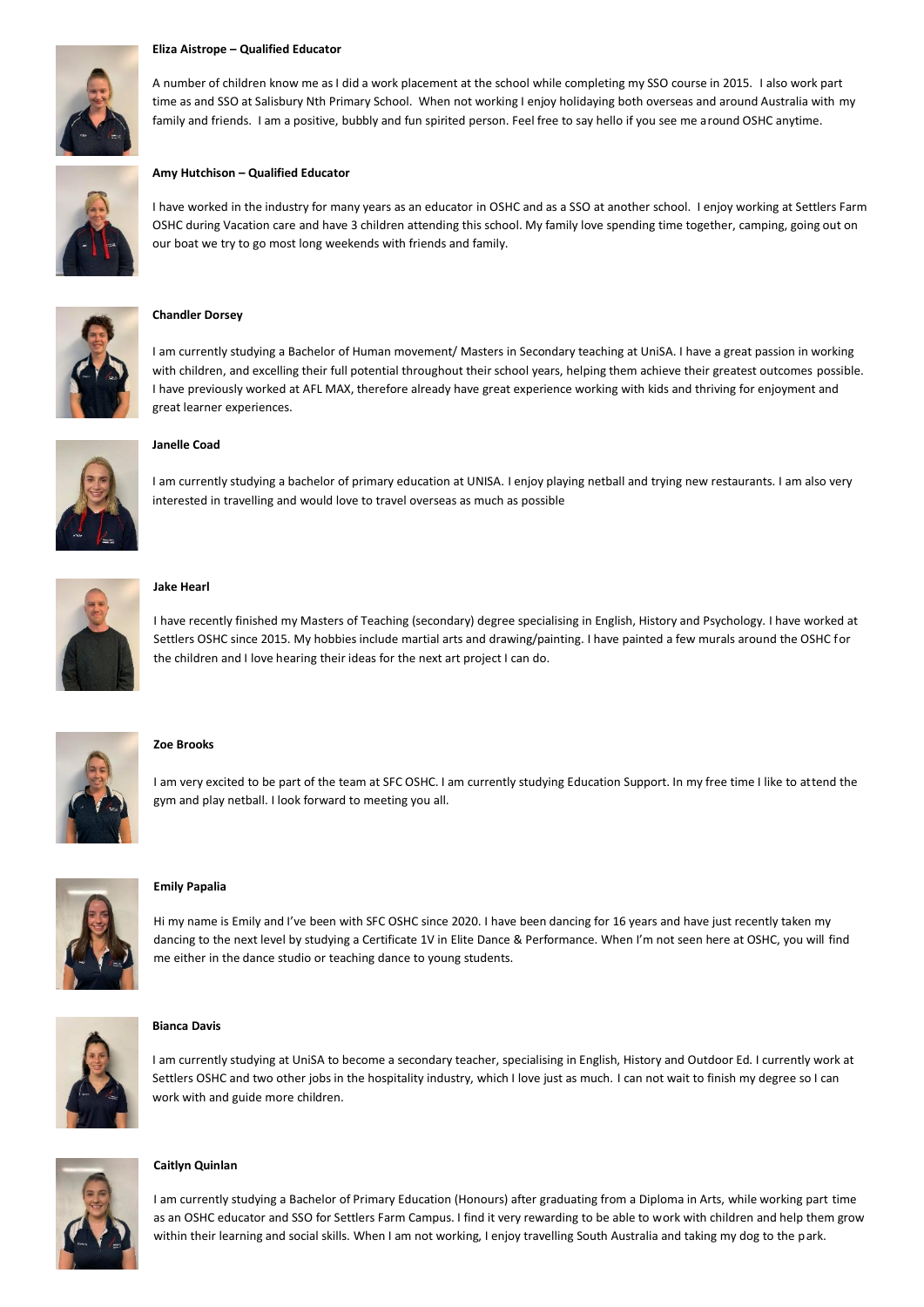

#### **Tyrell Sinclair**

Hello, I have recently started working at the Settlers Farm Campus OSHC. I have been working at the school for two years now as the Aboriginal Education Community Officer and as an SSO. Some of my interests are playing any kind of sport, going to the beach and eating food.



#### **Jade Hurst**

I am thrilled to be a part of the team at Settlers Farm Campus OSHC as I am a former student who attended both the school and the OSHC and loved it as a kid. I am currently studying a Bachelor of Primary Education (honours) at uniSA. In my spare time I like to go to the beach and spend time with friends.



#### **Casey Black**

Hi, my name is Casey, I started at Settlers Farm Campus OSHC in 2021. In my spare time I love to play netball and spend time with my friends and family.



#### **Michelle Hillard**

I spent majority of my working life in retail but have recently made the career change to working with children. When I'm not at OSHC you'll find me walking my dog with my husband or spending time with my kids and grandchildren.

#### **BOOKINGS AND ENROLMENT**

- 1. Go to our website [www.settlersfarmcampusoshc.com](http://www.settlersfarmcampusoshc.com/)
- 2. Click on the enrolments tab
- 3. Click on the 'enrol to fully booked here' button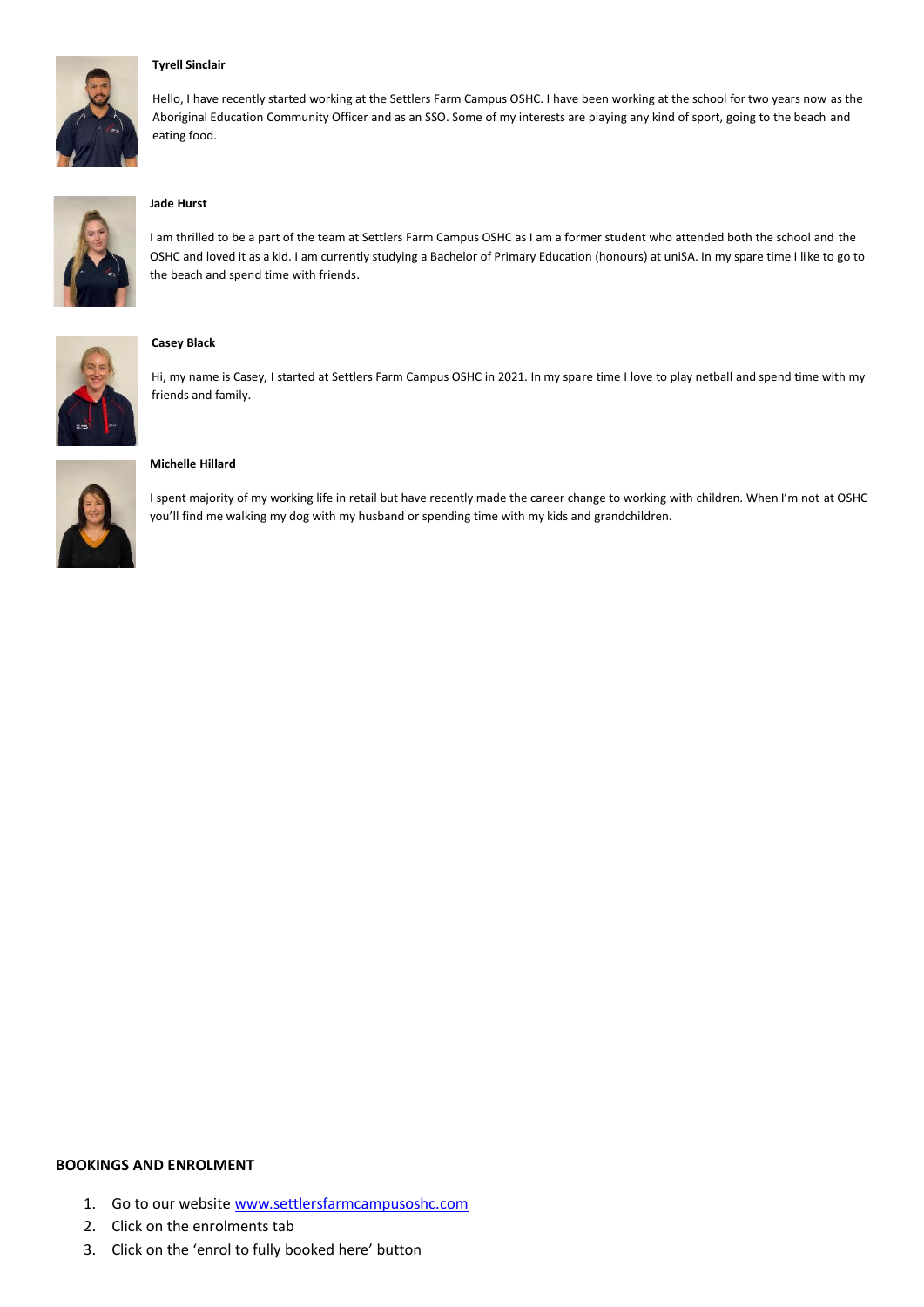- 4. You will be redirected to the Fullybooked website, where you will need to click on the 'no account yet? Register here button'
- 5. Follow the prompts
- 6. Once you have completed the Parent/Emergency contact section, the child section and the account details section a calendar will appear at the bottom. If the calendar does not appear, you have not completed all the steps
- 7. Please note if your child has asthma, allergies, medical conditions or additional needs you will be required to upload a health care plan for the condition, which will need to be approved by us before your calendar will appear. If your child has a medical diagnosis, upload this form now. We may be eligible to add supports into our service to assist.
- 8. If you are having trouble, go back to our website, back to the enrolments tab and down the bottom is a button labelled 'how to enrol.' This will take you to a step by step pdf guide of how to enrol.

Upon enrolment a once off \$20 Administration fee will be required and added to your account.

Parents are required to register with Family Assistance Office to receive a CRN, this number is for the parent/guardian claiming CCS. The FAO can be contacted on 136150. When you register with FAO you will be required to inform them of the name of the service you are using. If you are entitled to a subsidy, it will automatically be deducted from your fees.

Once you have completed all areas of the enrolment process and accessed your drop down calendar, it is your responsibility to make all bookings and cancellations. To alter your bookings go to [www.sfcoshc.fullybookedccms.com.au/family](http://www.sfcoshc.fullybookedccms.com.au/family) and log in with your email address and password.

# **SESSION TIMES**

| <b>Before School Care (BSC)</b> | $6:30-8:30$ am                                 |                 |
|---------------------------------|------------------------------------------------|-----------------|
|                                 | Breakfast is supplied from 7:15-8:00am         |                 |
| <b>After School Care (ASC)</b>  | $3:05-6:00 \text{pm}$                          |                 |
|                                 | Afternoon tea and fruit is supplied            |                 |
| <b>Vacation Care (Vac Care)</b> | 6:30am-6:00pm                                  | <b>FUN</b>      |
|                                 | Children need to bring a hat, recess and lunch | WITH<br>FRIENDS |
| <b>Pupil Free Day (PFD)</b>     | $6:30-6:00 \text{pm}$                          |                 |
|                                 | Children need to bring a hat, recess and lunch |                 |
| <b>Early Finish Day</b>         | 2:05-6:05pm                                    |                 |
|                                 | Afternoon tea and fruit is supplied            |                 |

# **FEES**

Payments can only be made by direct debit, the company we use is Ezi-Debit. Ezi-Debit will deduct from your nominated account/bank card weekly. We charge a week in arrears so each Wednesday you will receive a statement, via email, outlining your fees for the previous week and the amount due to be deducted from your account the following day. We process payments on a Thursday, depending on your bank the money may be debited on the Thursday or Friday.

| <b>OSHC</b>                                         |         |
|-----------------------------------------------------|---------|
| BSC (session)                                       | \$16.00 |
| ASC (session)                                       | \$21.50 |
| Early Finish (2:05-6:00)                            | \$25.50 |
| Early Closure (service closes at 2:00pm)            | \$40.00 |
| PFD (day)                                           | \$60.00 |
| VAC (day)                                           | \$65.00 |
| VAC casual (bookings taken in last 2 weeks of term) | \$70.00 |

All excursions and additional programs are included in the per session/day fee; unless arranged by the director

A late collection fee will apply for parents who fail to collect their children by the designated closure times. Please see our Policy with respect to these fees. Fees are reviewed each year and you will be notified in advance of any increase.

# **NATIONAL QUALITY FRAMEWORK**

The Australian Government and state and territory governments recognise the importance of increasing their focus on the early years to ensure the wellbeing of children throughout their lives and to lift the productivity of our nation as a whole.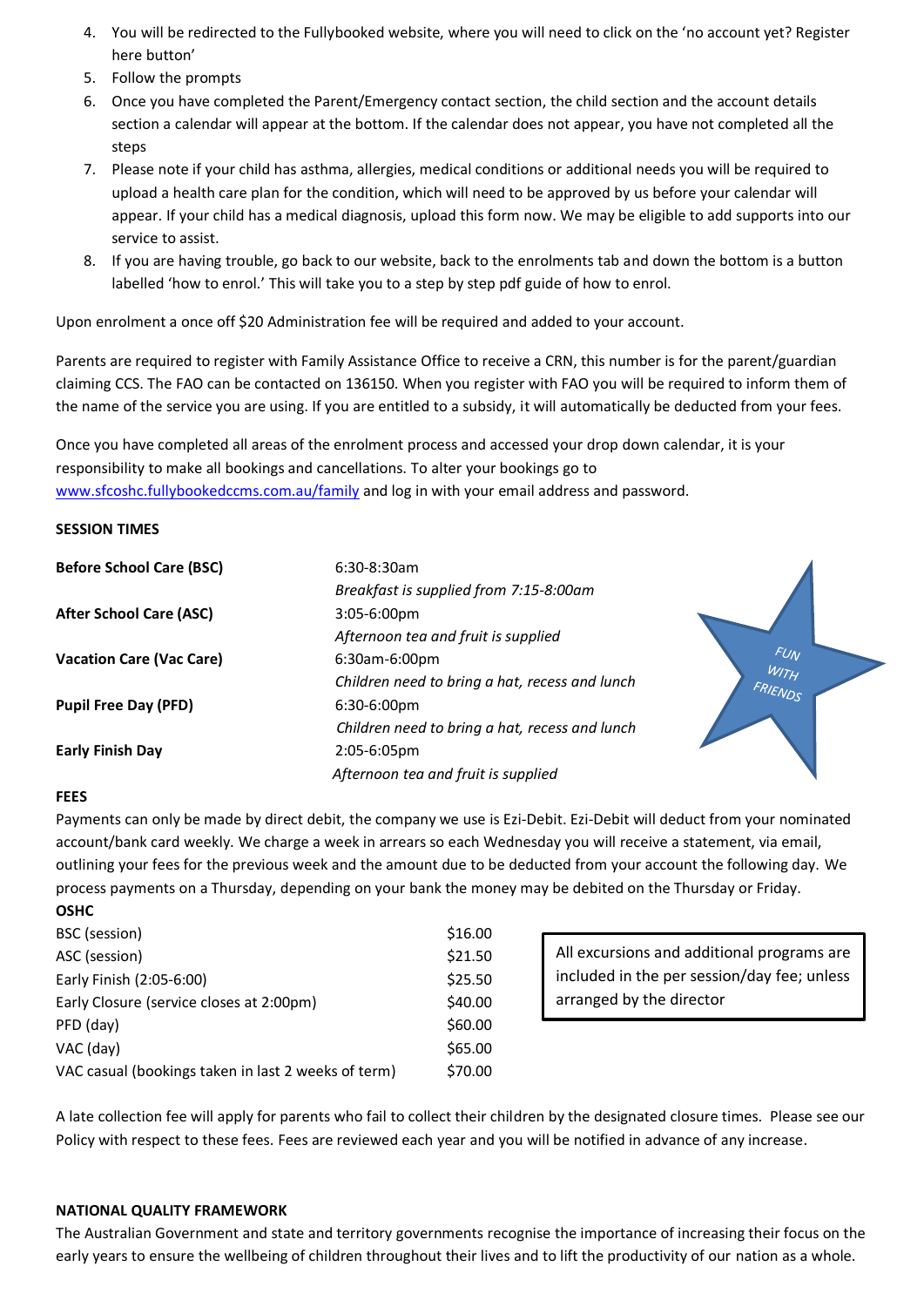The drive for change is based on clear evidence that the early years of a child's life are very important for their present and future health, development and wellbeing.

The objectives for the National Quality Framework are:

- To ensure the safety, health and wellbeing of children attending education and care services
- To improve the educational and development outcomes for children attending education and care services
- To promote continuous improvement in the provision of quality education and care services
- To establish a system of national integration and shared responsibility between participating jurisdictions and the Commonwealth in the administration of the National Quality Framework
- To improve public knowledge, and access to information, about the quality of education and care services
- To reduce the regulatory and administrative burden for education and care services by enabling information to be shared between participating jurisdictions and the commonwealth.

Settlers Farm Campus out of school hours care staff will provide the best level of care that they possibly can; they will be sensitive to and give equal weight to each child's emotions, interests and needs, including the special needs of children with disabilities, children from non-English speaking backgrounds and Aboriginal and Torres Strait Islander children. Good quality care must appreciate the individuality of every child and treat children equally. High quality care must derive from a sound base of knowledge about early childhood development and the characteristics common to children of different age groups. Our educators will provide the very best level of care and will know what appropriate activities for and what appropriate expectations of children of all ages are.

Our centre is committed to working with the National Quality Framework to provide the best level of care.

#### **OSHC POLICIES**

Our service is operated and guided by a series of Policies incorporating the schools policies and our own service policies. The information contained throughout this information handbook is extracts from some of the policies contained in the policy folder. The complete policy folder is available for families upon request. An individual copy of particular policies or a comprehensive list of policies can be photocopied at your request.

#### **VISION & VALUES OF SETTLERS FARM CAMPUS**

#### **Values**

Respect, Responsibility and Personal Best

#### **Vision**

Settlers Farm campus as a community works together to inspire our students to develop respectful relationships, be resilient and maximise their potential.





#### **PHILOSOPHY**

While the centre is governed by a strict set of policies, we also operate under a philosophy, which has been developed and represents the direction and beliefs of the staff and Advisory Committee. Our philosophy statement is available for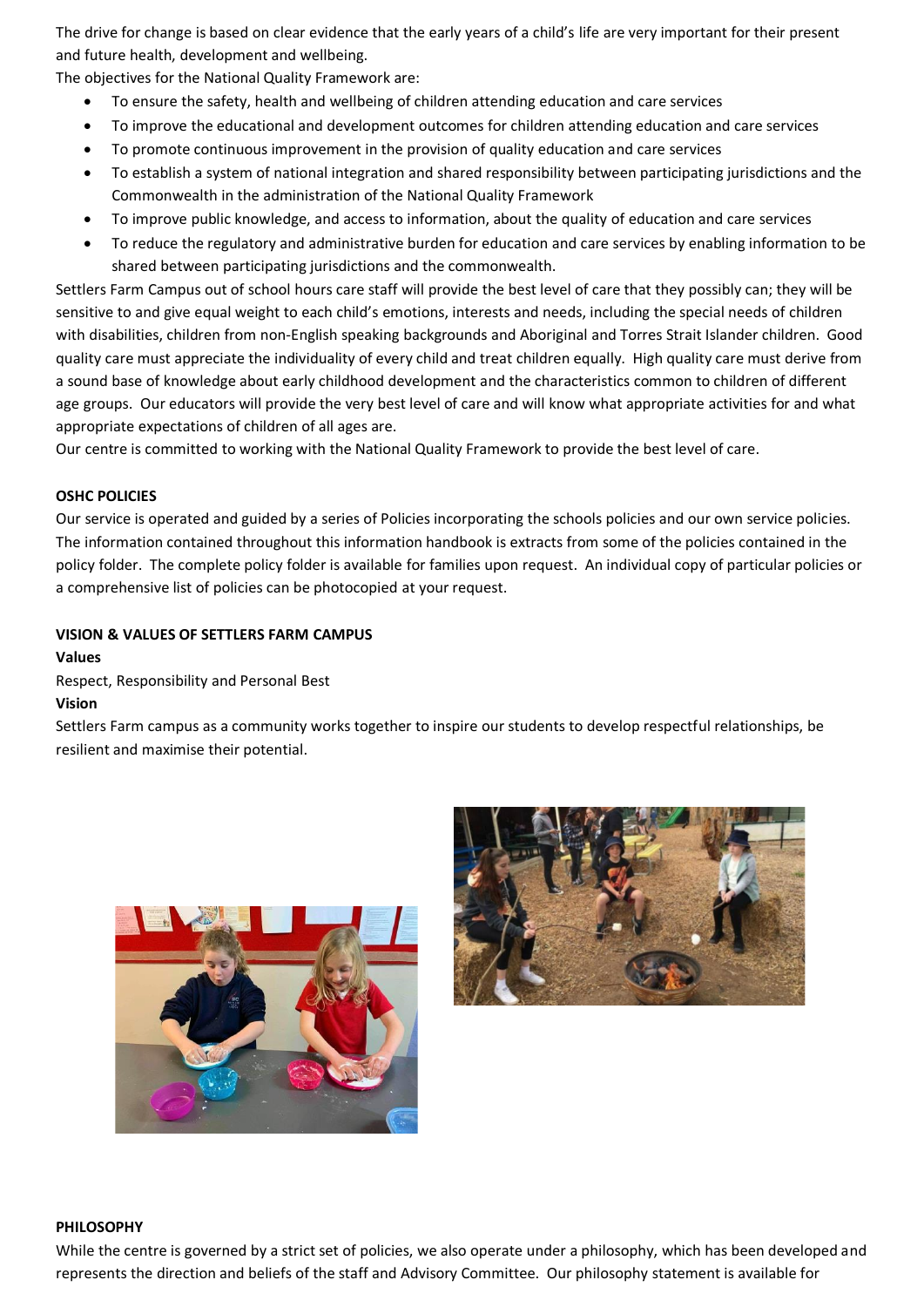viewing by all parents and is attached at the end of this information booklet. Parents are invited to make suggestions regarding the philosophy and direction of the service either in writing or by speaking to the director directly. All suggestions will be discussed at staff meetings then forwarded to Advisory and Governing Council, before changes are implemented.

# **ADVISORY COMMITTEE**

Our OSHC service is operated by Settlers Farm Campus Governing Council whose members are Parents, School staff, the OSHC Director and interested members of the community. This governing council then has a sub-committee called Settlers Farm Campus OSHC Advisory Committee whom is made up of parents, OSHC educators and OSHC Line Manager. The OSHC Advisory Committee has the majority of responsibility for the effective operation of the OSHC service. The Advisory Committee members duties vary but do include such things as overseeing financial position, policy development and review, fee scheduling, accreditation implementation, staff interviews etc. Being a member of the Advisory Committee can be a rewarding experience, involvement on the committee can be placed on your Curriculum Vitae for future employment opportunities. If you are interested in being part of this committee please see the Director.

# **BOOKINGS & CANCELLATIONS**

It is your responsibility to add or cancel session bookings on your Fullybooked calendar. Log in, choose the appropriate care environment and click on the dates you require, they will turn green. Once you have selected all the dates you need, select next at the bottom of the page, double check the dates then click confirm changes. If you cannot add your booking on a particular session there are a few reasons this might happen

- The session has already begun
- The session is full (this will be indicated by the date being red)
- If you are trying to book in for that afternoon, it may be after 2:30pm.
- Your bookings have been blocked due to an outstanding debt

Please give us a call at OSHC and someone will assist you.

If your child/ren is unable to attend a booked session you also need to update this on Fullybooked as soon as possible. Log in, choose the appropriate care environment and click on the dates you wish to cancel, they will turn blue. Once you have selected all the dates, select next at the bottom of the page. The following page will advise you if you are still be charged or not, click confirm changes at the bottom.

- If you are able to give us two weeks' notice (10 business days) then no fee is charged.
- If you give us less than two weeks' notice then a full session fee will be charged (CCS still applies)

If you fail to notify us and we need to call you to locate your child you will be charged a \$5 non notification fee.

If you are cancelling permanently, 2 weeks' notice must be given. The child/ren must attend care on the last day of that 2 weeks' notice period for CCS to still apply. If the child/ren does not attend that last session, after 14 weeks your subsidy will be retracted back to the last day of attendance.

# **DROPPING OFF OR PICKING UP CHILDREN**

When dropping off or picking up your children we ask that you use the Ipad sign in/out system. Not only does this enable us to keep a track of our numbers, it is a legal requirement by the Commonwealth Government. If this does not occur then a phone call will be made and you will be required to return and sign your child/ren in. For the purposes of collection only those people who you have recorded on your account have collection authorities and will be able to collect children, unless alternative arrangement have been made. Identification will be required for the person(s) collecting your children. It is not acceptable for children to sign themselves in or out of care. It is the responsibility of parents to ensure a recognised person conducts the sign in/out.

#### **LATE PICK UP**

All children MUST BE COLLECTED BY 6:00pm, a late fee will apply in line with our fee policy for children collected after the designated closure. These late fees are charged to partly offset overtime costs. Regular late pick-ups will result in a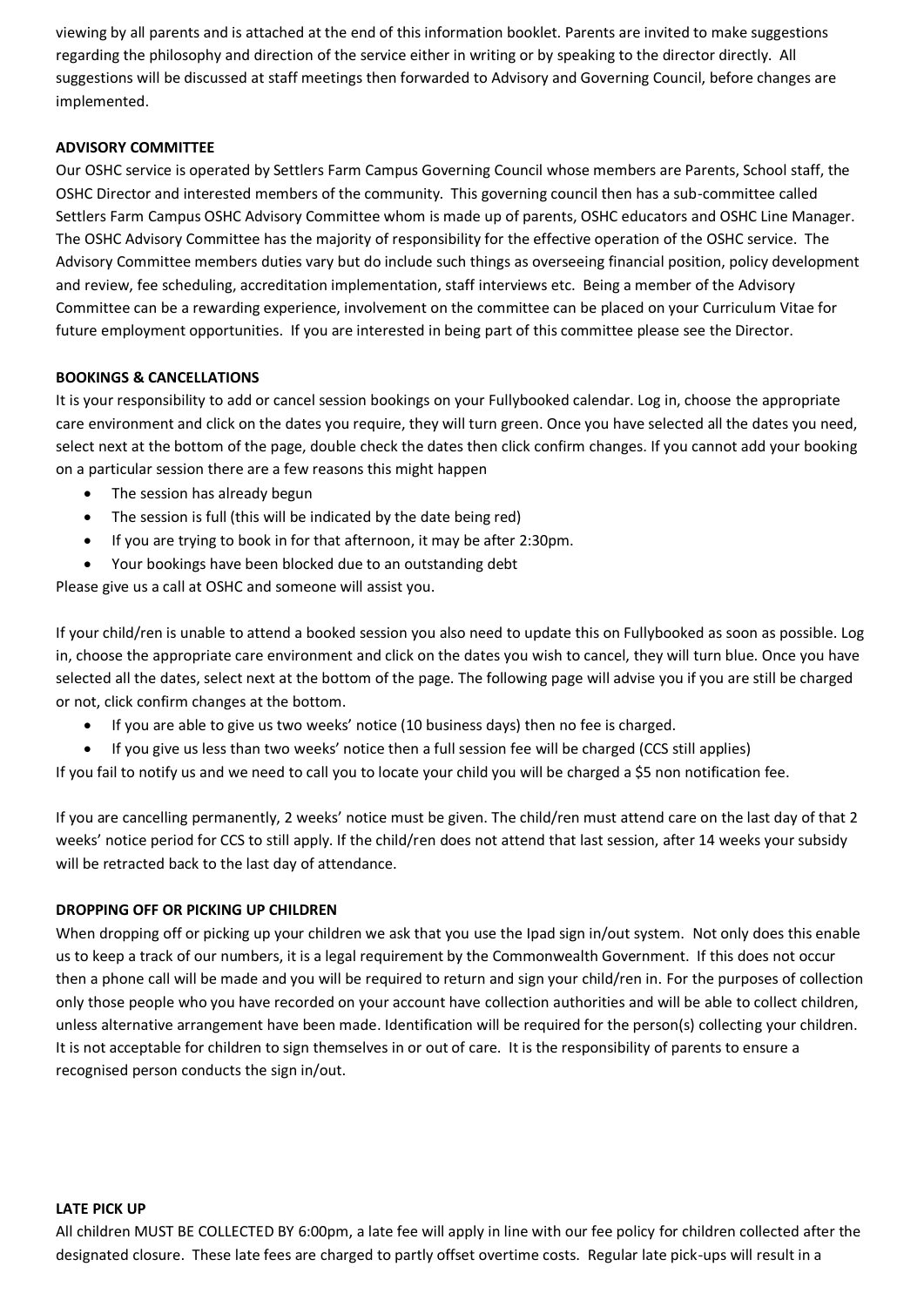discussion with the Director to arrange an alternative care option. If you are late please ring OSHC to advise of your appropriate arrival time. If OSHC does not receive any contact from you by 6:05pm, attempts to contact you and your emergency contacts will be made. If we cannot get hold of any contacts listed on your enrolment, crisis care will be called and foster care arrangements made.

# **FIRST AID**

Should an accident occur the procedure will be…

- 1. Administer First Aid
- 2. Assessment will be made if further treatment is required.
- 3. If deemed urgent or an emergency an Ambulance will be called and parents notified (the cost of the ambulance is the responsibility of the parent/guardian)
- 4. A first aid report will be filled out, your childs name will be added to the whiteboard near the front door and you are required to sign the first aid report.

# **EMERGENCY DRILL**

The service has 2 types of Emergency Procedures:

- Evacuation  $-$  represented by long blasts of the whistle
- Invacuation represented by three short blasts from the whistle

The procedure is displayed throughout the service and each will be practiced once per term. In the event of a parent arriving during the emergency drill they will be required to wait until the completion of the drill before dropping off or collecting their child.

# **ELECTRONIC DEVICES**

Children are not permitted to have electronic devices with a camera while attending the service, if they do have one it can be kept in the OSHC office whilst they attend**.** If you need to contact your child it is expected that you will contact the service directly (the phone number is located on the front of this booklet)

# **CHILDRENS BELONGINGS AND LOST PROPERTY**

To ensure that all items are returned to their rightful owners it is essential that clothing and other belongings are clearly labelled. If clothing or other items are not labelled they will be placed in lost property. Any items left in lost property will be donated to Goodwill at the end of each term. Children are responsible for their own belongings and we do not advise that they bring valuables to OSHC. Educators will not be looking after personal possessions, nor is there room in the office for them.





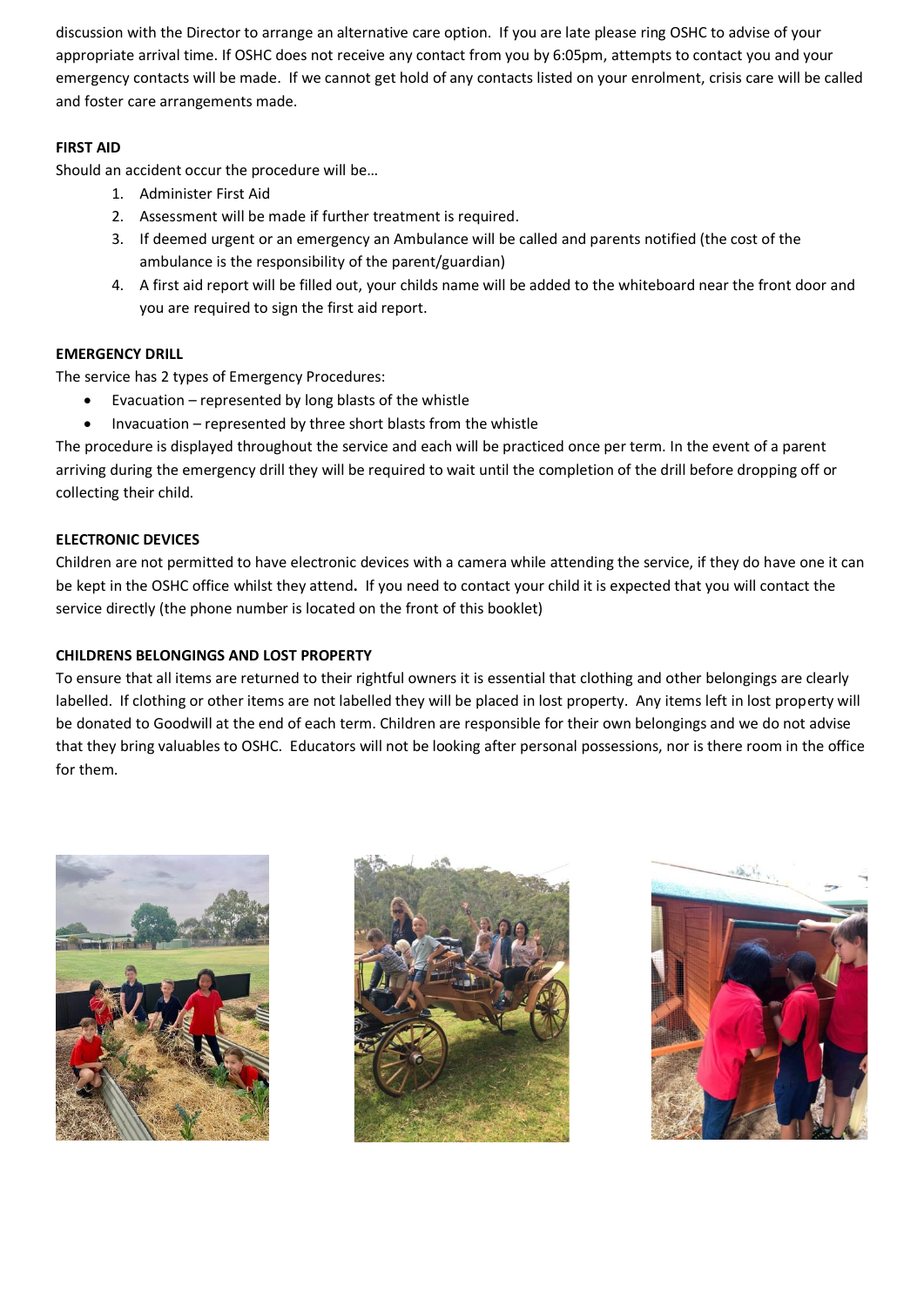

#### **ROUTINES**

There are a couple of routines at OSHC that we expect children to follow during both term and vacation care. Each morning before school the children are required to participate in group time before they are dismissed for school. The aim of group time is do a roll call, inform children of any important events or information to establish guidelines and remind children of behaviour etc. During group time after school, children are reminded of any important news that may be coming up within the centre, discuss sun safety for the day and advise children what play areas are open. The afternoon routine is as follows:

3:05pm- Children get signed in and wash their hands. They are then offered afternoon tea.

3:15pm- Group time

3:20pm- Children choose where they wish to spend their free play time / group time

- 4:30pm- Fruit is served at OSHC
- 4:45-5:30pm- Free play at OSHC or playground depending on what areas are open.
- 5:30-6:00pm- Quiet time at OSHC building.

During Vacation care all children must take part in group time before each excursion and some incursions. These group times allow us to establish some of the guidelines for excursions (eg, toilets, safety, expectations, recess and lunch) inform children of their groups (if applicable), check all hats and distribute sunscreen.

#### **VACATION CARE CAMP**

Each January we organise a 2 night, 3 day camp for children in years 5,6 or 7 and above. We rotate our campsites between Woodside and West Beach Caravan Pk. The camps are jam packed with fun, games, activities, team building skills and hanging out with friends. We try to keep camp fees parent friendly, the cost is normally a \$60 bond plus 3 days bookings. Camp bookings open with the release of the December/January program each year.

# **VACATION CARE EXCURSIONS**

A lot of planning goes into developing our vacation care program. It is expected that all children arrive by the advertised time on Fullybooked, this is to ensure all children are present at group time, a head count, and toilet run. A hat, drink bottle, lunch and appropriate clothing must be with your child on excursions. At the beginning of each term the staff team develop our vacation care program for the following holidays so it can be presented to the Advisory committee and Governing Council committee for ratification. Much thought and consideration is put into the time of year, weather, cost, and children's interests. For this reason we rarely cancel excursions due to the weather, in extreme cases alternate arrangements will be made.

#### **PARENT GRIEVANCES**

Should you have a grievance please contact Jan directly on one of the communication methods displayed on the front of this booklet and arrange a time to meet. Jan can provide you with a copy of our grievance procedure should you wish to take the matter further.

#### **CHILD GRIEVANCES**

Children are encouraged to talk directly with the person they have a grievance with, alternatively they can approach an adult they feel comfortable with and ask them to follow their grievance procedure for them. An informal and anonymous way children can air their grievance is by placing a comment in the suggestion box.

#### **BEHAVIOUR**

• **Children's rights**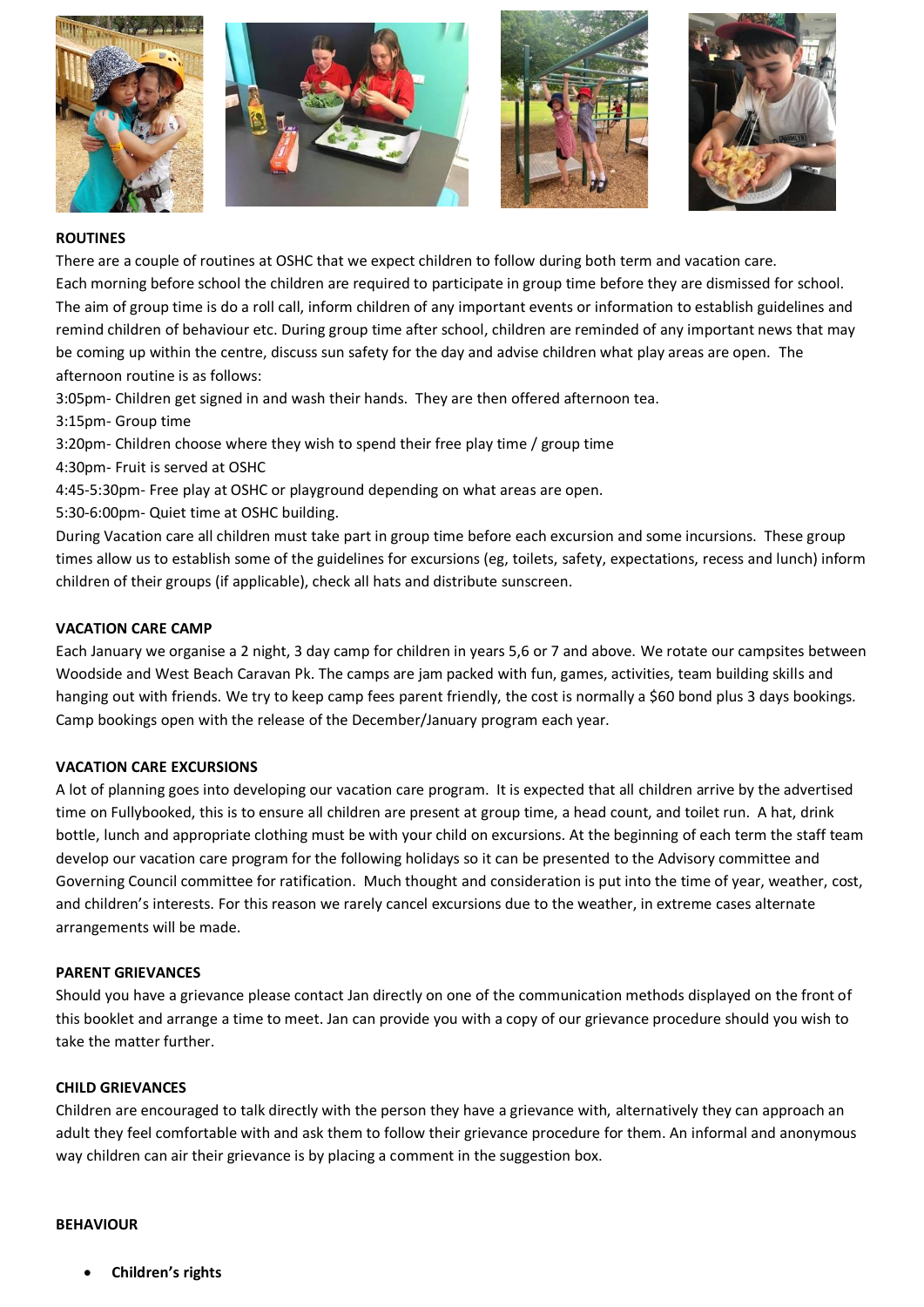Your children have a right to feel safe and be safe here.

They have a right to care, attention and support from all educators.

They have right to be treated with dignity and respect – to be treated fairly and thoughtfully by others They have the right to play, to enjoy recreational time and to be involved in the activities of our program

# • **Guiding children's behaviour**

Children attending the program are expected to respect the rights of others and will be encouraged to choose acceptable behaviour during the sessions. OSHC is strongly committed to providing a positive environment for children to learn and develop positive self-esteem. Every effort will be made to ensure that all interactions within the service are respectful, genuine and caring. Our guidance of children's behaviour is focused on reinforcing and encouraging the good and acceptable behaviours of children. Rewarding children with acknowledgement and praise for choosing to behave acceptably; sometimes rewarding children with "Oshc Bucks" that represent good behaviour. We have an Oshc bucks cupboard that has items for the children to buy using their Oshc bucks as soon as they have saved up enough.

# • **Unacceptable behaviour**

If a child's behaviour is considered unacceptable and they do not choose to behave appropriately, then the following steps will be implemented:

- 1. **REMINDER** about how to behave acceptably in that particular situation and informed about the consequences if they choose to behave unacceptably.
- 2. **IMPLEMENT** consequences (exclusion from area, pick up rubbish, write lines)
- **3. REFLECTION TIME** if they continue to behave unacceptably or in an unsafe way they will be asked to serve a 10 minute "time out" in the area that the inappropriate behaviour occurred. Educators will have a conversation with the child after they have cooled off. This gives them the opportunity to reflect on why they were behaving this way, the feelings behind the unacceptable behaviour and guide them to choose acceptable ways to deal with the problem/feelings/ next time. This is to show the seriousness of the behaviour, allow time to cool off and think about fixing things. We call this **Reflection Time.**
- 4. In the event of reflection time not resolving the issue, children will be asked to serve further reflection in the office where they will be counselled by leadership staff about inappropriate behaviours.
- 5. If the behaviour continues the child will be **EXCLUDED** from an activity that they really enjoy for a reasonable time eg, no cricket for two days or a week depending on severity of unacceptable behaviour.
- 6. If the behaviour continues **PARENTS/ GUARDIANS** will be **NOTIFIED** and the behaviour discussed. An Individual behaviour plan will be developed between the child, their parents/caregivers and the OSHC Director.
- 7. Repeated serious behaviour may result in exclusion from the program.
- 8. Encouragement of good behaviour and rewarding with praise and "Oshc Bucks" will continue throughout the above steps.

If parents discipline their own child within the centre then no form of corporal punishment or unacceptable language is to be used. If this occurs, then the educator will report the situation to the Director. Parents/ Caregivers are to approach an educator if they are concerned about another child's inappropriate behaviour.





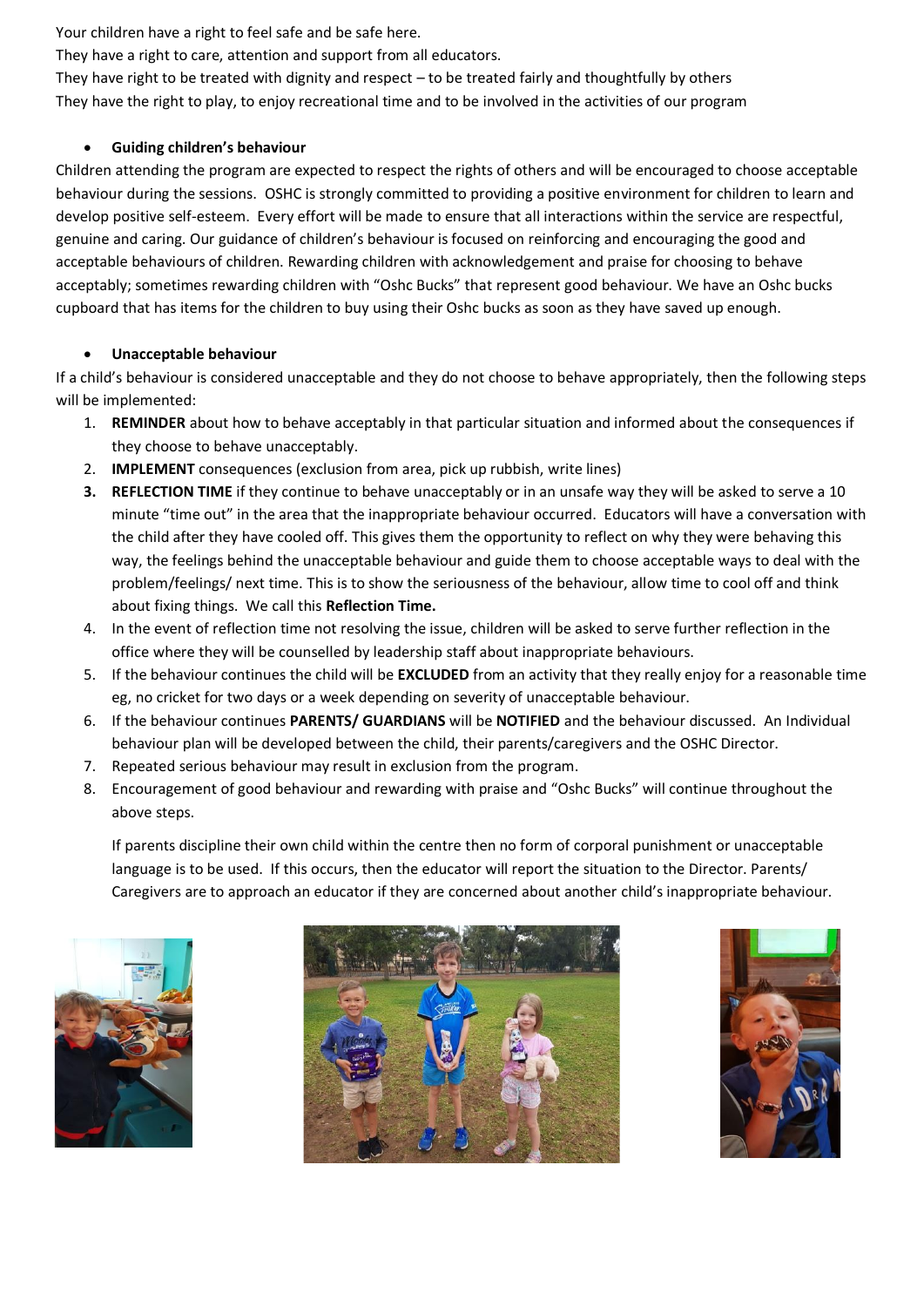

At Settlers Farm Campus Out of School Hours Care we are committed to providing your children with a safe, stimulating, rich learning environment where all children and their families are respected for their individual needs, beliefs and ideas.

We offer a program that provides children with opportunities, through play, to maximise their potential, develop social and cognitive skills, mature emotionally, and gain the selfconfidence required to engage in new experiences and environments. Our program is encouraged and supported by the My Time, Our Place and Belonging, Being & Becoming frameworks.

We build strong connections with our culturally diverse community through being easily accessible, maintaining links to a wider support network and being open and responsive to the changing needs of the community. We acknowledge the importance of traditional culture and heritage to the Kaurna people of today.

We share the same vision as Settlers Farm Campus R-7 and Settlers Farm Campus Kindergarten

"Settlers Farm Campus as a community works together to inspire our students to develop respectful relationships, be resilient and maximise their potential."

# We aim to...

- Support children's growth, sense of wellbeing, learning and development, by providing a safe and stimulating environment
- Provide opportunities for nature play experiences and learning
- Participate with other community groups, agencies and services to share resources and develop a support network
- Foster children's autonomy and development by providing a program that is reflective of the 'My Time, Our Place' and Belonging, Being & Becoming frameworks.
- Provide educators with ongoing opportunity for professional development
- Embrace children with additional needs
- Encourage the celebration of diversity within our service

**REVIEWED MARCH 2021 NEXT REVIEW DATE MARCH 2021**